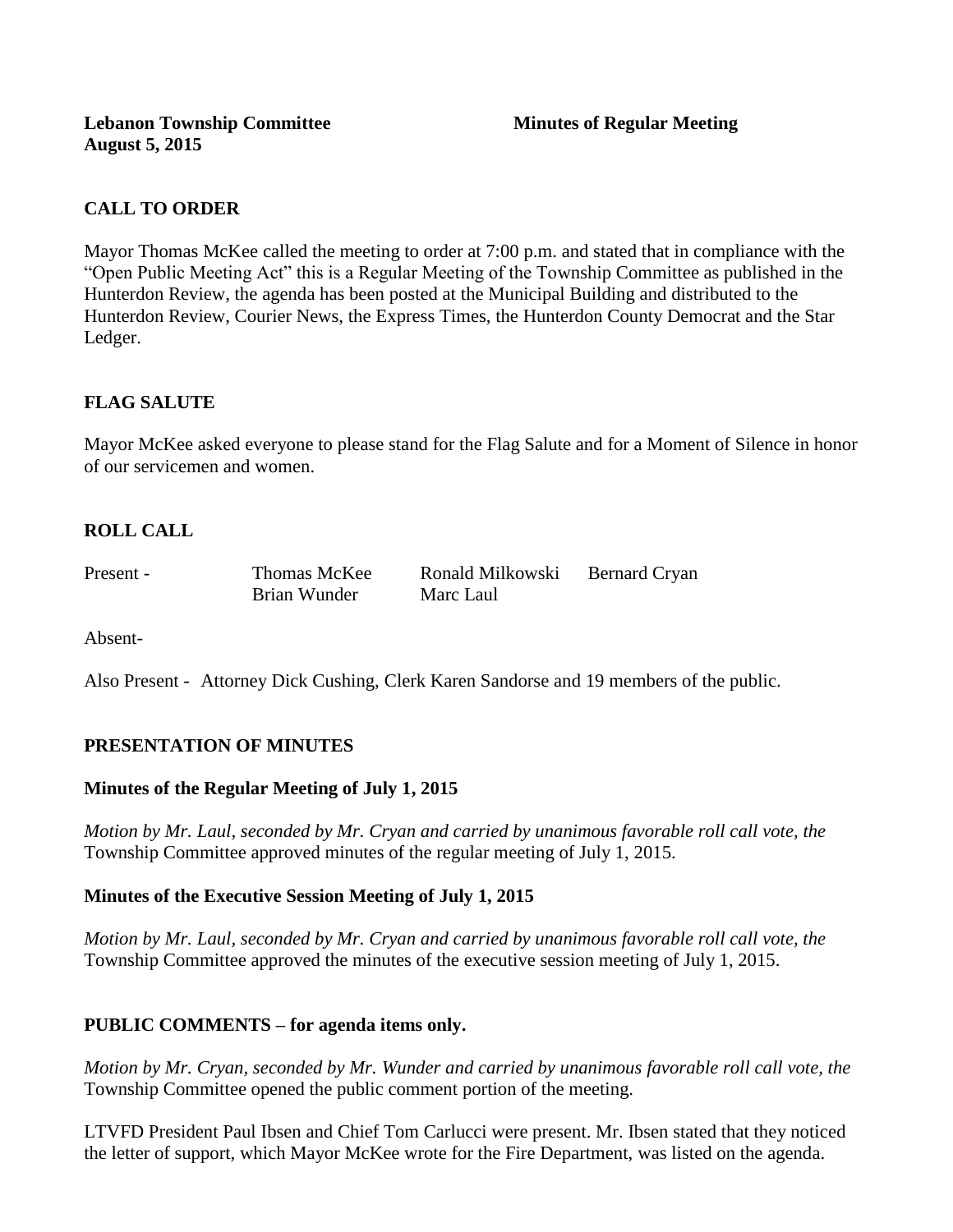LTCM 08/05/2015 Page 2 of 15

Mr. Ibsen thanked Mayor McKee on behalf of the Fire Department, their families and friends, for writing the letter. Mr. Ibsen stated that it has been a long road with the LOSAP issue. It was more than three years ago that the Fire Department came before the then seated Township Committee and requested to meet with the Township Attorney about the problem. The Township Committee denied their request. Mr. Ibsen noted that the problem has gone through the prosecutor's office, the Dept. of Community Affairs, the Attorney General's office, the State Comptroller's office and the State Fireman's Association. Mr. Ibsen feels that the report released by the State Comptroller's office is a "roadmap" to institute the LOSAP program again and demonstrates what needs to be done in the future. Mr. Ibsen stated that the Fire Department is prepared to work with the Committee to get past the issue and move forward with the program.

Mayor McKee thanked the Fire Department for their support in his Mayor's Press Release. Mayor McKee noted that he fully supports the volunteers of the Township for their contributions. They put in a lot of time during weekends and evenings and spend time away from their families, friends and loved ones. Mayor McKee stated that he received a letter from a resident stating that they feel that the Mayor threw the Fire Department "under the bus" in his Press Release. Mayor McKee asked Mr. Ibsen if the Fire Department feels that he did so in his release. Mr. Ibsen stated that as far as he knows there is no one on the Fire Department that feels that way. Mayor McKee stated that he wanted to be sure that it was not misunderstood when he mentioned that the guys and gals are firefighters and not accountants. Mayor McKee stated that to say he was blaming the firefighters for the issue is farfetched. Mayor McKee stated that he was disappointed with the letter that he received. Mr. Ibsen stated that the Fire Department did not take the Mayor's comments as such and applauded the Mayor for his support.

Mr. Wunder stated that he took offense to the Mayor's Press Release as he did not mention Mr. Milkowski in it. He feels that it was wrong not to do so and to only mention the guys and gals of the Fire Department. Mayor McKee asked Mr. Ibsen if the Fire Department "stands with" Mr. Milkowski. Mr. Ibsen stated "yes we do" which is the general consensus of the Department. Chief Carlucci stated that that is the reason the Fire Department is present at this meeting.

Mr. Ibsen stated that the Fire Department would like to move on and work with the Committee to get the program up and running again.

*Motion by Mr. Cryan, seconded by Mr. Laul and carried by unanimous favorable roll call vote, the* Township Committee closed the public comment portion of the meeting.

## **ORDINANCES**

#### **Ordinance No. 2015-04 – Registration of Public Utilities**

#### **Public Hearing**

*Motion by Mr. Milkowski, seconded by Mr. Cryan and carried by unanimous favorable roll call vote, the* public hearing for Ordinance No. 2015-04 was opened.

There were no comments from the public*.*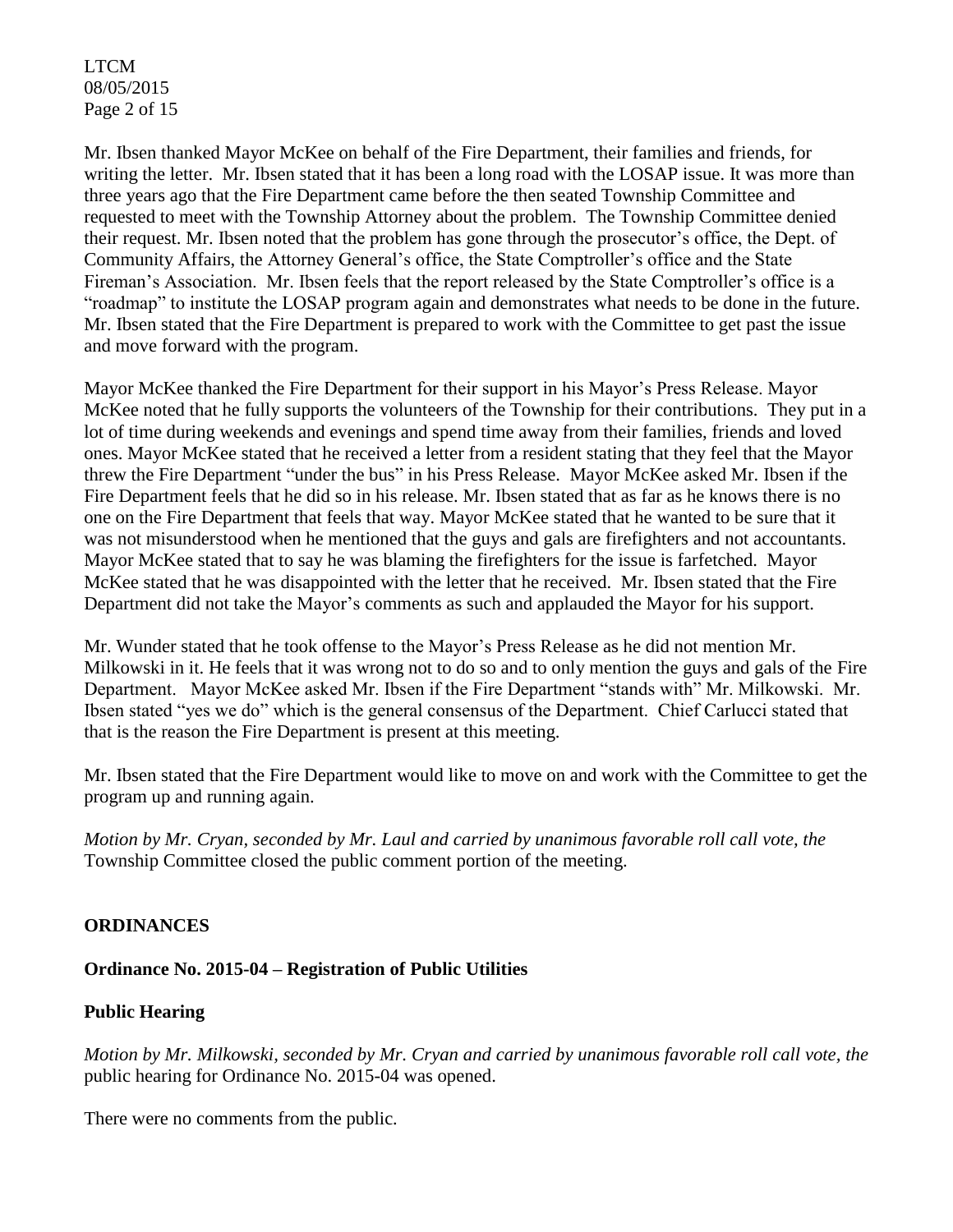LTCM 08/05/2015 Page 3 of 15

*Motion by Mr. Laul, seconded by Mr. Wunder and carried by unanimous favorable roll call vote, the* public hearing for Ordinance No. 2015-04 was closed.

*Motion by Mr. Cryan, seconded by Mr. Laul and carried by unanimous favorable roll call vote, the* Township Committee adopted Ordinance No. 2015-04 as written below.

### **TOWNSHIP OF LEBANON HUNTERDON COUNTY, NEW JERSEY ORDINANCE NO. 2015-04 ORDINANCE REQUIRING THE REGISTRATION OF PUBLIC UTILITIES FOR EMERGENCY COMMUNICATION PURPOSES AND TO PROTECT THE PUBLIC INTEREST IN EMERGENCIES**

WHEREAS, the Township of Lebanon ("Township") Mayor and Committee has determined that it is in the best interest of Township residents that the Township be able to communicate directly with representatives of the public utilities servicing the Township in the event of an emergency so as to allow emergency services, the Township Emergency Management Coordinator and the Township Mayor to facilitate the prompt and efficient return of utility services and so that Township representatives can be away of and advise the community of the status of utility service reinstatement; and

WHEREAS, pursuant to N.J.S.A. 48:5A-25.1 and 47 U.S.C.A. § 253 (c) a municipality is entitled to manage public utilities operating within the municipality's right-of-ways as long as such regulations are competitively neutral and non-discriminatory;

WHEREAS, the Township Committee has reviewed the proposed amendments and believe it is in the best interests of the municipality to adopt these amendments.

NOW, THEREFORE, BE IT ORDAINED by the Mayor and Committee of the Township of Lebanon, the County of Hunterdon, that the following section is added to the Code of the Township of Lebanon ("Code"):

 $SECTION 1.$  Chapter of the Code entitled " $\qquad$ " is amended by adding section . as follows:

§<sub>1</sub><sup>2</sup> - Definitions. For the purpose of this Ordinance, the following terms shall have the following meanings:

"Emergency" shall mean an interruption of service of the Public Utility Right-Of-Way User within the Township, or outside thereof if that interruption causes an interruption of service within the Township or damage to or by the equipment or facilities of the Public Utility Right-Of-Way User either or both of which affects the ability of the emergency services providers of the Township, or the Emergency Management Control Coordinator from fulfilling their duties to protect the public.

"Public Right-of-Way" shall mean the surface, the air space above the surface (to the extent such air space may be regulated by the Township) and the area below the surface of any public roadway, highway, street or alleyway, in which the Township has an interest, in fee or easement.

"Public Utility" shall mean every cable television service provider, every pipeline corporation, gas corporation, electrical corporation or company, telecommunications company, water corporation or company, heating corporation or company, or sewer corporation or company under the jurisdiction of the New Jersey Board of Public Utilities; every municipally-owned or operated utility; every privately owned utility; and every other entity, regardless of its form of organization or governance, whether for profit or not, which in providing a public utility type of service for members of the general public, utilizes pipes, cables, conduits, wires, optical cables, or other means of transmission, collection or exchange of communications, information, substances, data, or electronic or electrical current or impulses, in the collection, exchange or dissemination of its product or services through the Public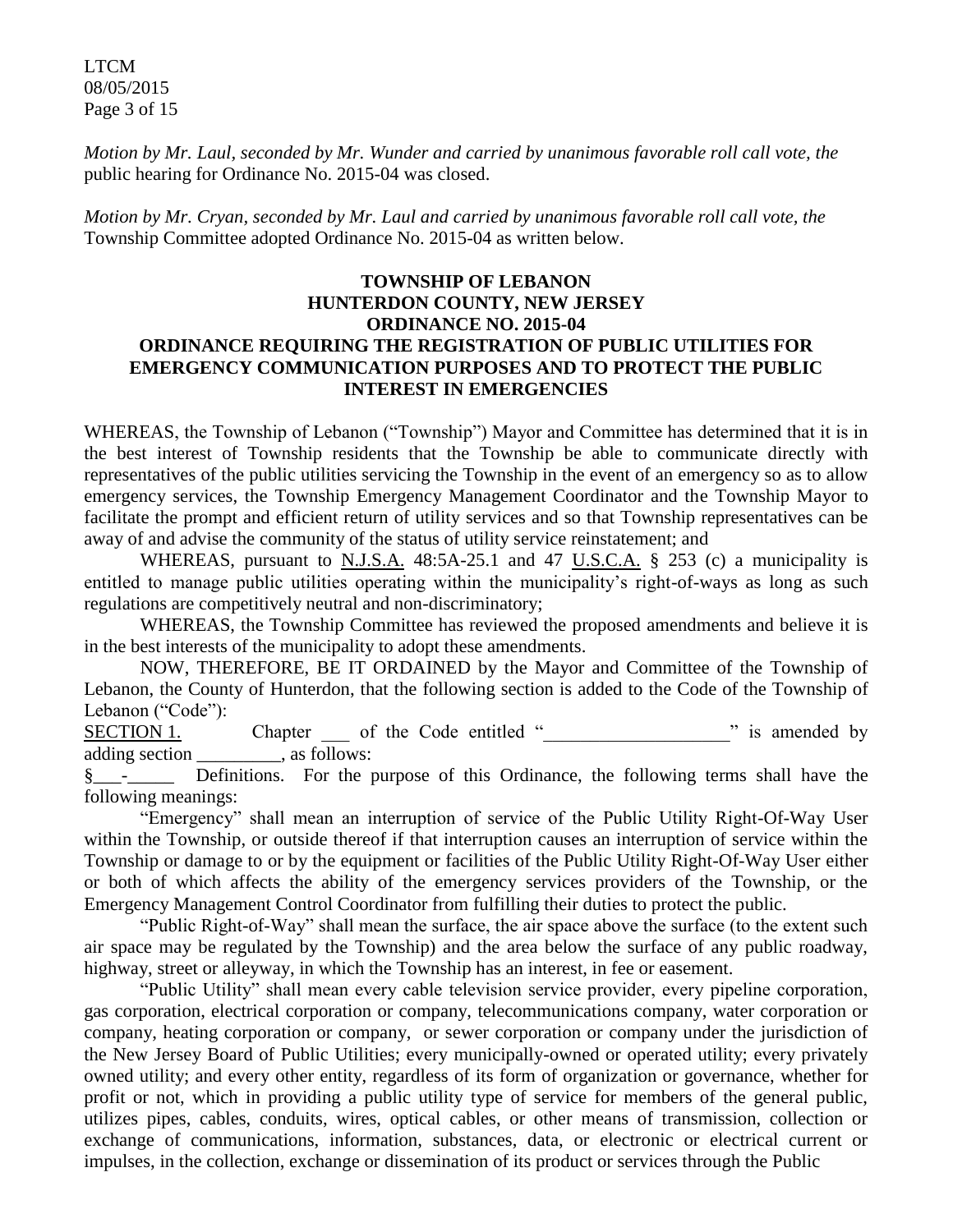LTCM 08/05/2015 Page 4 of 15

Right-of Way. "Public Utility" shall also include a Public Utility provider that does not own facilities in the Public Right-of-Way but uses the Public Right-of-Way by interconnecting with or using the network elements of another Public Utility utilizing the Public Right-of-Way, and/or by leasing excess capacity from an other Public Utility.

"Public Utility Right-of-Way User" shall mean a Public Utility owning, controlling, or utilizing facilities in the Public Right-of-Way.

§\_\_-\_\_ Registration.

a. All existing Public Utility Right-of-Way Users shall register yearly with the Township Clerk within thirty (30) days from the effective date of this Ordinance. Any Person who is not a Public Utility Right-of-Way User prior to the effective date of this Article and who desires to become a Public Utility Right-of-Way User must first register with the Township. The initial registration of a Public Utility Right-of-Way User shall be for the balance of the calendar year in which initial registration occurs. Thereafter, registration shall be on a calendar year basis. The Public Utility Right-of-Way User shall submit its renewal registration information by November 15 of the before the next calendar year.

b. No Public Utility Right-of-Way User shall be authorized to use the Public Right-of-Way without registering with the Township Clerk.

c. A Public Utility Right-of-Way User shall report any changes in its registration within thirty (30) days of the change. Failure to report any change shall be a violation of this Section.

d. The valid registration shall be on the form provided by the Township and at a minimum shall include the following: (i) Identity and legal status of the Public Utility Right-of-Way User; and (ii) Name, address, telephone number and e-mail address of the employee, agent or officer of the Public Utility Right-of-Way User responsible for the accuracy of the registration statement. Such employee, agent or officer shall be the Person to whom notices shall be sent, and shall be responsible for facilitating all necessary communications; and (iii) Name, address, telephone number and e-mail address of the employee, agent or officer of the Public Utility Right-of-Way User who shall be available at all times (24/7) to act on behalf of the Public Utility Right-of-Way User in the event of an Emergency and who shall be the person designated by the Public Utility Right-Of-Way User to be in charge of providing repair and maintenance services for the facilities and equipment of the Public Utility Right-Of-Way User within the Township; and (iv) Proof of any necessary permit, license, certification, grant, registration, franchise agreement or any other authorization required by any appropriate governmental entity; and (v) Description of the Public Utility Right-of-Way User's use or intended use of the Public Right-of-Way; and (vi) Information which identifies any entity that uses the Public Utility Right-of-Way User's Facilities in the Public Right-of-Way or leases any space from the Public Utility Right-of-Way User; and (vii) A list of authorized agents, contractors or subcontractors eligible to obtain permits on behalf of the Public Utility Right-of-Way User.

e. Except as provided in this Section, or as otherwise required by Federal, State, or local law, no registration may be transferred without the written consent of the Township. Any entity not named on a valid registration, including any affiliates or successors in interest to a registered Public Utility Right-of-Way User, must register in accordance with this Section or receive written authorization to transfer the registration. The Township shall not unreasonably withhold its consent to transfer as provided herein. This subsection will not apply to cable television operators where such authority to permit transfers is vested in the Office of Cable Television and the Board of Public Utilities pursuant to N.J.S.A. 48:5A-43 and N.J.S.A. 48:5A-19.

f. The fee to obtain an initial Registration Statement shall be \$50; the fee for any amendment or renewal thereto shall be \$25. This fee is waived pursuant to N.J.S.A. 48:5A-30 for cable television operators and considered to be paid as part of the required franchise fee. The Township Clerk shall send a copy of this ordinance to all Public Utilities of which the Township is aware upon its adoption in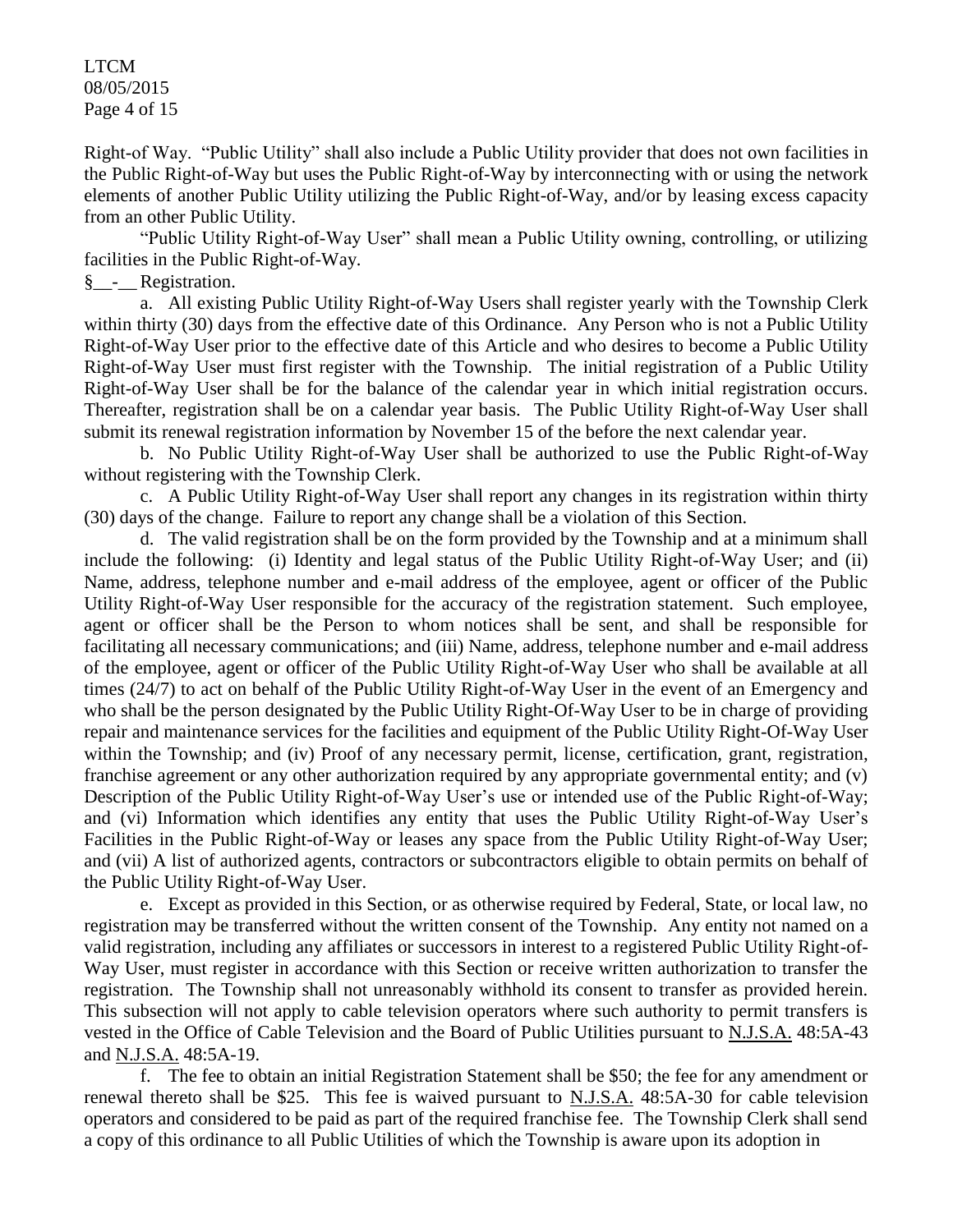LTCM 08/05/2015 Page 5 of 15

accordance with law. The failure of a Public Utility to receive a copy of this ordinance shall not absolve it from the registration requirement.

SECTION 2. All Ordinances or parts of Ordinances inconsistent herewith are repealed as to such inconsistencies.

SECTION 3. If any section, subsection, sentence, clause, phrase or portion of this Ordinance is for any reason held invalid or unconstitutional by any court of competent jurisdiction, such portion shall be deemed a separate, distinct and independent provision, and such holding shall not affect the validity of the remaining portions thereof.

SECTION 4. Any ordinance inconsistent with the terms of this Ordinance is hereby repealed.

SECTION 5. This Ordinance shall take effect on September 1, 2015.

#### **Introduction**

### **Ordinance No. 2015-05 – Municipal Consent to Comcast**

*Motion by Mr. Milkowski, seconded by Mr. Cryan and carried by unanimous favorable roll call vote*, *the*  Township Committee approved Ordinance No. 2015-05 on first reading as entitled below.

## **TOWNSHIP OF LEBANON HUNTERDON COUNTY, NEW JERSEY ORDINANCE NO. 2015-05 AN ORDINANCE GRANTING RENEWAL OF MUNICIPAL CONSENT TO COMCAST TO CONSTRUCT, CONNECT, OPERATE AND MAINTAIN A CABLE TELEVISION AND COMMUNICATIONS SYSTEM IN THE TOWNSHIP OF LEBANON, COUNTY OF HUNTERDON, STATE OF NEW JERSEY**

**Public Hearing to be held on September 2, 2015**

#### **Introduction**

## **Ordinance No. 2015-06 – Procedure for Appointment of Chief of Police/Promotion in Police Dept.**

*Motion by Mr. Wunder, seconded by Mr. Cryan and carried by unanimous favorable roll call vote*, *the*  Township Committee approved Ordinance No. 2015-06 on first reading as entitled below.

## **TOWNSHIP OF LEBANON HUNTERDON COUNTY, NEW JERSEY ORDINANCE NO. 2015-06 ORDINANCE ESTABLISHING PROCEDURE FOR THE APPOINTMENT OF CHIEF OF POLICE AND PROMOTIONS WITHIN THE POLICE DEPARTMENT**

#### **Public Hearing to be held on September 2, 2015**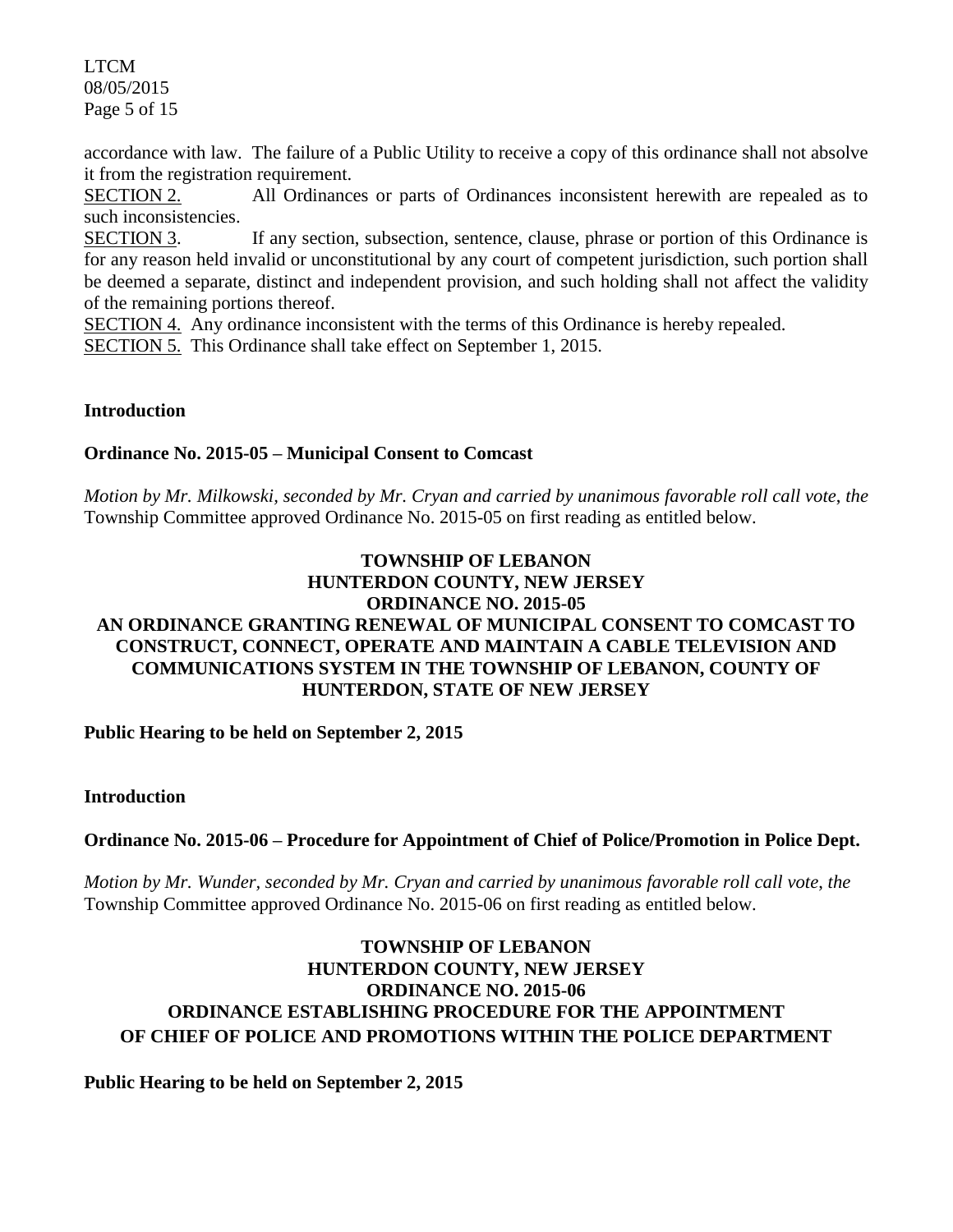LTCM 08/05/2015 Page 6 of 15

#### **Introduction**

#### **Ordinance No. 2015-07 – Peddling and Soliciting**

*Motion by Mr. Laul, seconded by Mr. Cryan and carried by unanimous favorable roll call vote*, *the*  Township Committee approved Ordinance No. 2015-07 on first reading as entitled below.

### **TOWNSHIP OF LEBANON HUNTERDON COUNTY, NEW JERSEY ORDINANCE NO. 2015-07 AN ORDINANCE AMENDING CHAPTER 274 OF THE CODE OF THE TOWNSHIP OF LEBANON REGARDING PEDDLING AND SOLICITING**

#### **Public Hearing to be held on September 2, 2015**

#### **RESOLUTIONS**

#### **Resolution No. 55-2015 – Plenary Retail Consumption License Renewal**

*Motion by Mr. Cryan, seconded by Mr. Laul and carried by unanimous favorable roll call vote*, *the* Township Committee approved Resolution No. 55-2015 as written below.

### **TOWNSHIP OF LEBANON COUNTY OF HUNTERDON STATE OF NEW JERSEY RESOLUTION NO. 55-2015 RESOLUTION RENEWING PLENARY RETAIL CONSUMPTION LICENSES**

WHEREAS, the below listed Plenary Retail Consumption Licensee has submitted an application to the State of New Jersey Division of ABC; and

WHEREAS, the applicant is qualified to be licensed according to all statutory, regulatory and local government ABC Laws and regulations; and

WHEREAS, said Licensee has paid a filing fee of \$200.00 to the State of New Jersey and a Township License Fee of \$2,500.00.

NOW, THEREFORE BE IT RESOLVED, by the Township Committee of the Township of Lebanon, in the County of Hunterdon, State of New Jersey, that the listed Licensee is hereby granted a renewal for the 2015-2016 year:

1019-22-007-001 LEDYARD B. SCHUYLER, JR - RIVER STYX INN –374 Vernoy Road

#### **Resolution No. - 56-2015 – Surface Treatment Program**

*Motion by Mr. Cryan, seconded by Mr. Laul and carried by unanimous favorable roll call vote*, *the* Township Committee approved Resolution No. 56-2015 as written below.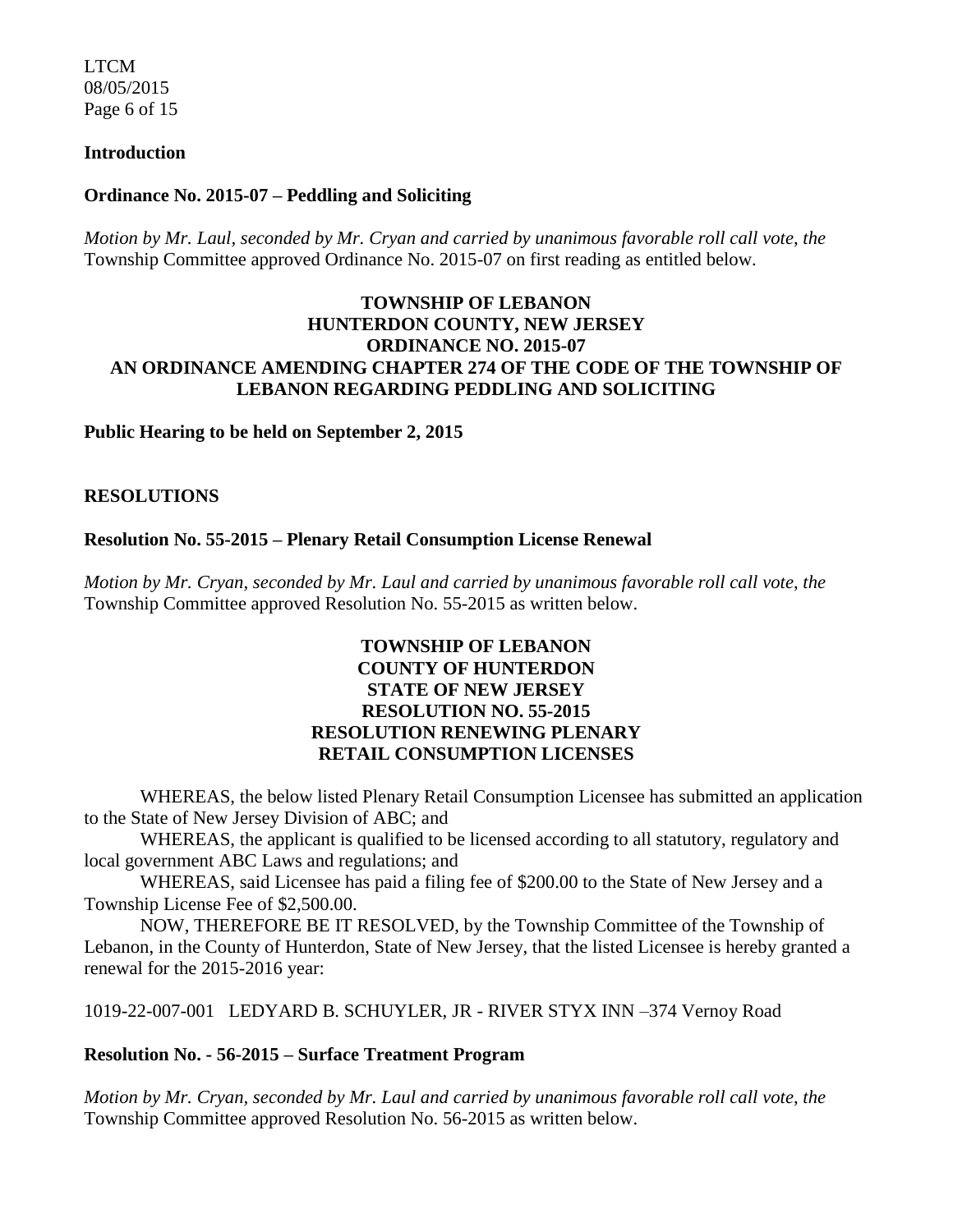#### **RESOLUTION NO. 56-2015 TOWNSHIP OF LEBANON COUNTY OF HUNTERDON STATE OF NEW JERSEY**

## **RESOLUTION AUTHORIZING A CONTRACT WITH ASPHALT PAVING SYSTEMS FOR THE PURCHASE OF SURFACE TREATMENT PROGRAM MATERIALS FOR THE TOWNSHIP THROUGH THE NEW JERSEY STATE CONTRACT**

WHEREAS, the Township of Lebanon is a member of the New Jersey State Contract Cooperative Pricing System (the "Cooperative"), as defined and regulated by N.J.A.C. 5:34-7; and,

WHEREAS, under the Cooperative system, the State of New Jersey advertises and solicits bids for the services and/or materials required by the Cooperative members so that there is no necessity for the Township of Lebanon to separately advertise for such services and/or materials; and,

WHEREAS, the Township of Lebanon was in need of surface treatment program services and/or materials (the "Project") and therefore submitted to the State of New Jersey an estimated quantity of such that it required so the State of New Jersey, in accordance with the Cooperative, could advertise for bids on behalf of the Cooperative for such paving services and/or materials; and,

WHEREAS, the State of New Jersey , after publicly advertising for bids for the Project on behalf of the Cooperative, awarded the master contract for such to Alphalt Paving Systems; and,

WHEREAS, pursuant to N.J.A.C. 5:34-7.11, prior to entering into any contract with the successful bidder and/or ordering any materials from the successful bidder, the Township must pass a resolution awarding a contract to the successful bidder; and,

WHEREAS, the Township of Lebanon wishes to enter into a contract with Alphalt Paving Systems for the purchase and/or order of the paving services and/or materials it requires based on the estimated quantities it submitted to the State of New Jersey, at a cost of One Hundred and Ten Thousand Dollars (\$110,000.00).

NOW, THEREFORE, BE IT RESOLVED by the Township Committee of the Township of Lebanon, County of Hunterdon, State of New Jersey that the Township hereby awards the contract for surface treatment program services and/or materials for the Township to Alphalt Paving Systems in accordance with its membership in the State of New Jersey Cooperative Pricing System for One Hundred and Ten Thousand Dollars (\$110,000.00), and the Mayor and Township Clerk are hereby authorized to execute any such contract on behalf of the Township.

#### **Resolution No. 57-2015 - Paving Materials**

*Motion by Mr. Laul, seconded by Mr. Cryan and carried by unanimous roll call vote*, *the Township*  Committee approved Resolution No. 57-2015 as written below.

## **RESOLUTION NO. 57-2015 TOWNSHIP OF LEBANON COUNTY OF HUNTERDON STATE OF NEW JERSEY RESOLUTION AUTHORIZING A CONTRACT FOR THE PURCHASE OF PAVING MATERIALS FOR THE TOWNSHIP FROM TILCON THROUGH THE COUNTY OF MORRIS COOPERATIVE PRICING SYSTEM**

WHEREAS, the Township of Lebanon is a member of the County of Morris Cooperative Pricing System (the "Cooperative"), as defined and regulated by N.J.A.C. 5:34-7; and,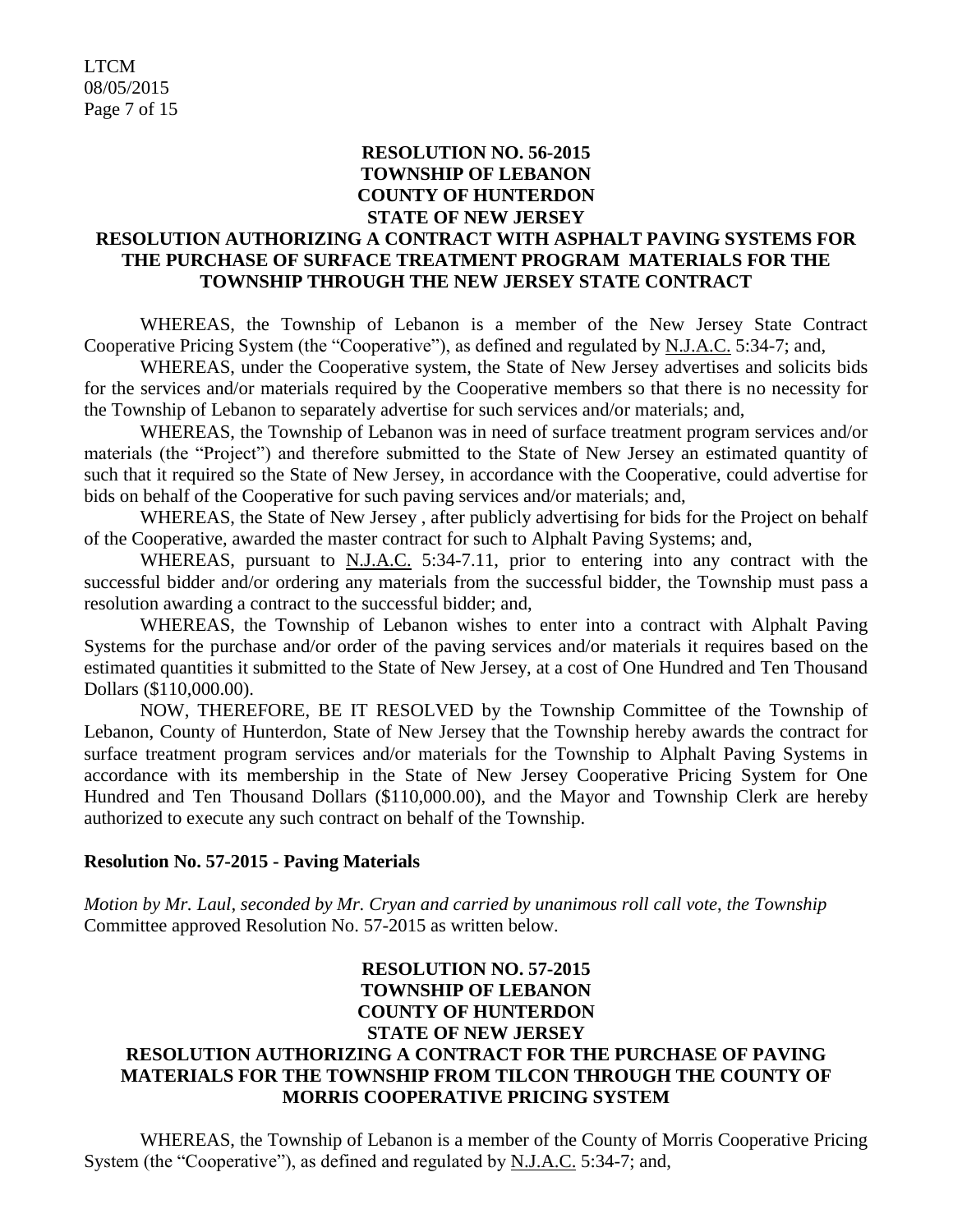LTCM 08/05/2015 Page 8 of 15

WHEREAS, under the Cooperative system, the County of Morris advertises and solicits bids for the services and/or materials required by the Cooperative members so that there is no necessity for the Township of Lebanon to separately advertise for such services and/or materials; and,

WHEREAS, the Township of Lebanon was in need of paving resurfacing and program services and/or materials (the "Project") and therefore submitted to the County of Morris an estimated quantity of such that it required so the County of Morris, in accordance with the Cooperative, could advertise for bids on behalf of the Cooperative for such paving services and/or materials; and,

WHEREAS, the County of Morris, after publicly advertising for bids for the Project on behalf of the Cooperative, awarded the master contract for such to Tilcon; and,

WHEREAS, pursuant to N.J.A.C. 5:34-7.11, prior to entering into any contract with the successful bidder and/or ordering any materials from the successful bidder, the Township must pass a resolution awarding a contract to the successful bidder; and,

WHEREAS, the Township of Lebanon wishes to enter into a contract with Tilcon for the purchase and/or order of the paving services and/or materials it requires based on the estimated quantities it submitted to the County of Morris, at a cost of Four Hundred Fifty Thousand Dollars (\$450,000.00).

NOW, THEREFORE, BE IT RESOLVED by the Township Committee of the Township of Lebanon, County of Hunterdon, State of New Jersey that the Township hereby awards the contract for paving resurfacing services and/or materials for the Township to Tilcon in accordance with its membership in the Morris County Cooperative Pricing System for Four Hundred Fifty Thousand Dollars (\$450,000.00), and the Mayor and Township Clerk are hereby authorized to execute any such contract on behalf of the Township.

#### **Resolution No. 58-2015 - NJDEP – TWA APPLICATION**

*Motion by Mr. Laul, seconded by Mr. Cryan and carried by favorable roll call vote*, *the Township* Committee approved Resolution No. 58-2015 as written below. AYES: McKee, Milkowski, Laul, Cryan ABSTAIN: Wunder

### **TOWNSHIP OF LEBANON COUNTY OF HUNTERDON STATE OF NEW JERSEY RESOLUTION NO. 58-2015 RESOLUTION IN SUPPORT OF TWA APPLICATION**

WHEREAS, Michael P & G, LLC, ("Property Owner") owns a property in Lebanon Township known as Block 12, Lot 14;

WHEREAS, certain health concerns exist with respect to septic conditions on the property; and

WHEREAS, the Property Owner has requested that the Township express its support by authorizing a Statement of Consent that authorizes certain improvements to the septic system in order to cure the health concerns on the property as more particularly described by the Property Owner's engineer on August 5, 2015 at the Lebanon Township's Board of Health meeting, and

WHEREAS, the Township supports efforts of the Property Owner to improve the septic system. NOW THEREFORE, BE IT RESOLVED that the Mayor and Committee of the Township of Lebanon, County of Hunterdon, hereby authorizes the Mayor and Clerk to execute the Statement of Consent for a Treatment Works Approval Application submitted by Michael P & G, LLC, to the Department of Environmental Protection, Permit NJG0203181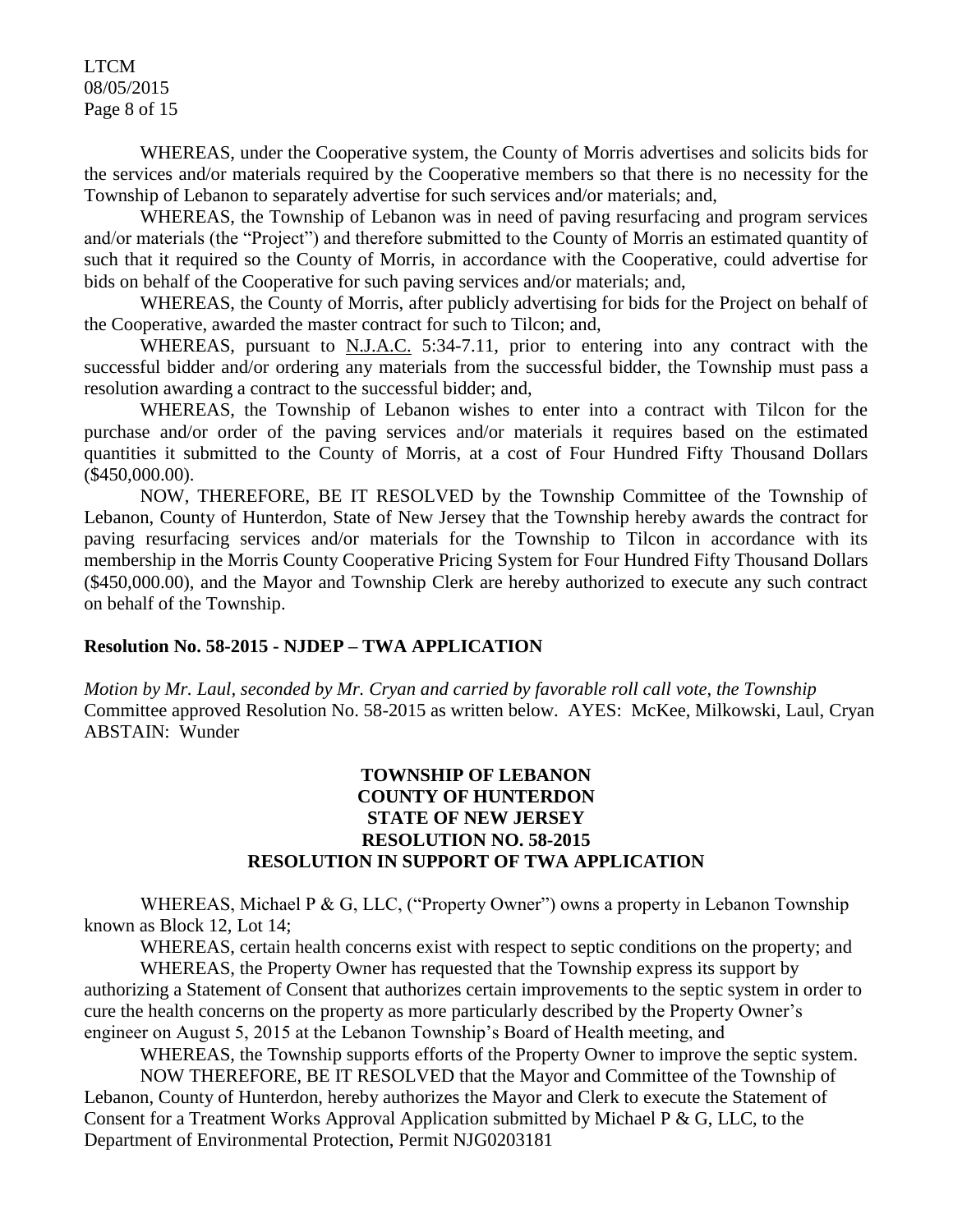### LTCM 08/05/2015 Page 9 of 15

### **OLD BUSINESS**

# **LOSAP**

Mayor McKee stated that the Township received the final report from the State Comptroller's office and asked for the Committee's comments on how to move forward. Mr. Wunder stated that the report is being forwarded to the Local Finance Board. Mayor McKee stated that he would like to focus on the future of the LOSAP program in the Township. Mr. Laul stated that he read the Fire Department bylaws and the Township's ordinance and he does not feel that they work well together. Mr. Laul suggested that possibly the Fire Department should rewrite the bylaws. Chief Carlucci stated that the bylaws were amended in the recent past to incorporate the EMS.

Mr. Cryan stated that at the beginning of the LOSAP issue, he and Mr. Milkowski have been recused from discussing or voting on the matter. Mr. Cryan asked if Mr. Wunder should be recused from the subject matter also. Attorney Cushing stated that Mr. Cryan had been recused because he was past president of the Fire Department. Attorney Cushing noted that he does not think that there is a legal reason for Mr. Cryan to be recused at this time. Mr. Cryan stated that he does not feel that a person, who was named as possibly being in violation of the program, should be taking part in discussions and voting on how to move forward.

Mr. Laul feels that the LOSAP program and the Fire Department's bylaws are simple but he does not think that they work well together. He wants to be sure that there is no confusion and that all of the members understand the program. Mr. Laul stated that since the bylaws and the ordinance do not work well together it becomes a point of interpretation for the person who is administering the program. Mr. Laul stated that he would be happy to be the non- subjective administrator of the program as he would like to see it continue. Mayor McKee asked Mr. Laul if he feels that the investigation of the LOSAP program is closed. Mr. Laul stated that he feels that the Comptroller's investigation is over but the outcome of the investigation is beyond his control. Mr. Laul stated that the program now needs to move forward. Mr. Laul stated that it needs to be redefined as to what active participation is. Mayor McKee stated that some volunteers can give an incredible amount of time where others cannot; however, if they meet the point systems they should get credit.

Mayor McKee asked the Committee if they feel that the LOSAP investigation is over. Mr. Wunder stated that according to the Comptroller's office the investigation is not over. The matter is now being forwarded to the Local Finance Board. Mayor McKee stated that two individuals will be looked at by the Local Finance Board. Mayor McKee stated that the investigation is over and it is time for the Township to move on and fix the program. Mayor McKee suggested looking at the dormant accounts and, on paper, give each member a qualifying year. This may change the dormant accounts as there may be members that become vested. Then those who received contributions and those who did not will need to be looked at. The money in the dormant accounts can then be moved into the proper locations. Mayor McKee suggested working with the Fire Department to accomplish this and then the findings should go to an accountant for review. Mayor McKee feels that the Comptroller will come back to look at the progress that has been made. He feels that the program can be fixed and the feuding needs to stop.

Mr. Wunder stated that he is all for fixing the program but questions any restrictions there may be in the ordinance. The ordinance may need to be amended.

Mr. Laul stated that he would like to see the black cloud lifted from over the Fire Department.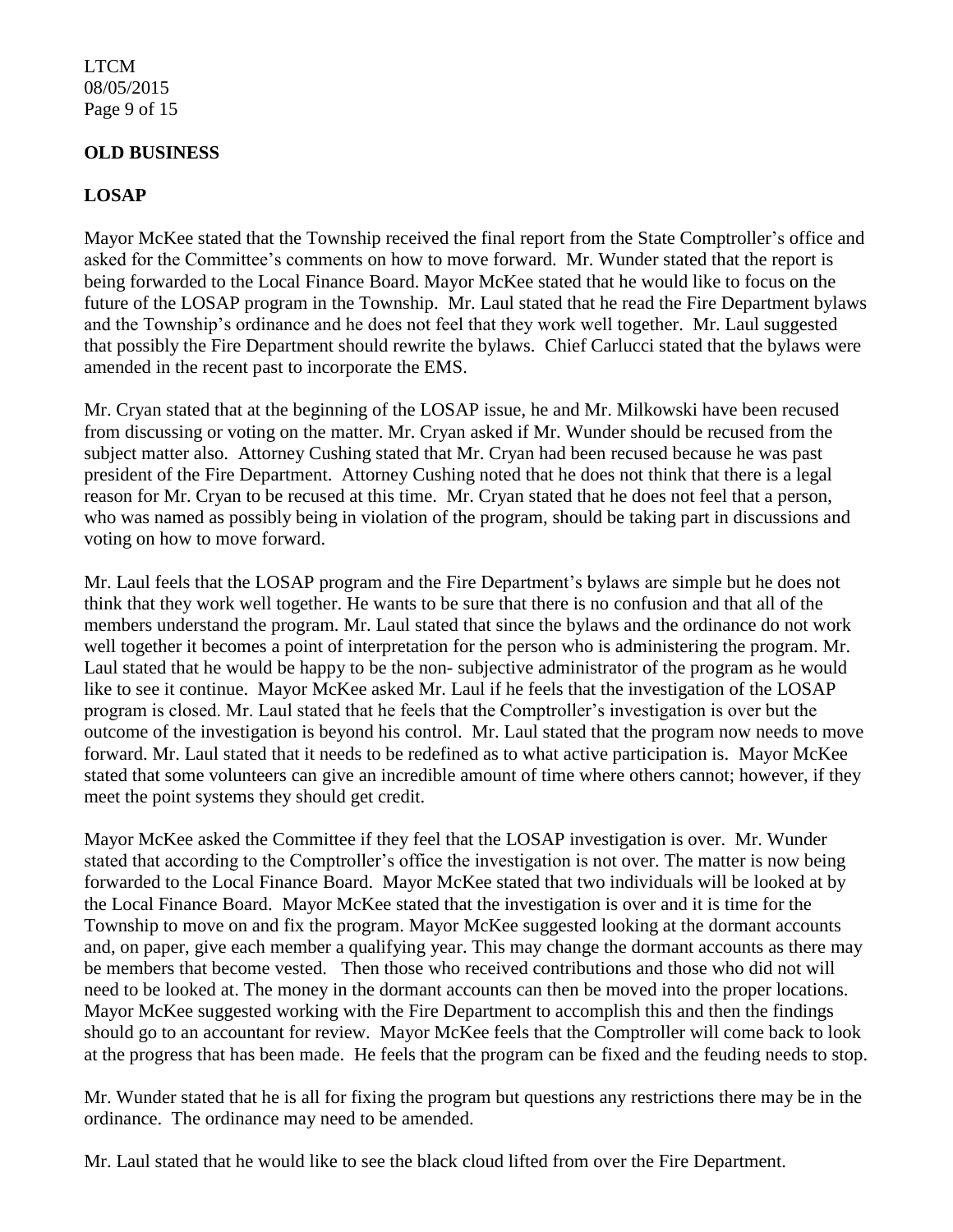### LTCM 08/05/2015 Page 10 of 15

Mr. Ibsen stated that the Fire Department looks forward to working with the Township.

Mr. Wunder and Mr. Milkowski discussed the need to recuse themselves from the LOSAP matter. Mr. Milkowski stated that if Mr. Wunder does not have to recuse himself why should he? Mr. Wunder stated that Mr. Milkowski should recuse himself because when he was the Deputy Mayor he made a motion at a Fire Department meeting to have LOSAP numbers provided to the Clerk for certification after he was informed that the numbers were fraudulent. Mr. Milkowski stated that Mr. Wunder voted to give himself a contribution the year before. Mr. Wunder stated that he recognized the problem and resigned from the Squad and he was never vested in the LOSAP program. Mr. Milkowski stated that Mr. Wunder voted two years in a row to give himself a contribution. Mr. Wunder does not believe that the LOSAP problem was a simple mistake and feels that Mr. Milkowski should have halted his actions once he was informed that there was an issue. Mr. Wunder stated that he feels that this was misconduct. Mr. Milkowski could have come to the Committee to discuss the issue. Mr. Milkowski stated that the Mayor would not let the Fire Department speak to the Township Attorney. Mr. Wunder stated that Ms. Schriver asked Mr. Milkowski many times to provide the facts to the Committee and he did not. Mr. Milkowski stated that he was not permitted to speak at that time. Mr. Wunder feels that the entire issue is a result of Mr. Milkowski's actions. Mr. Wunder stated that Mr. Milkowski made up rules such as the qualifying year. Mr. Milkowski stated that the qualifying year began at the start of the LOSAP program in the Township. Mr. Wunder stated that the qualifying year is not in the ordinance and the ordinance is not a guideline as Mr. Milkowski indicated in the past. Mr. Milkowski stated that at the inception of the program all members were subject to a qualifying year and he thought that it continued on. It was his misunderstanding. Mr. Milkowski stated that some members did not apply for the program which they needed to in order to participate.

Mr. Wunder stated that he was disappointed in Mayor McKee and the Township Attorney as to the way the Press Release came out because it was not authorized by the Committee. Mayor McKee stated that the Press Release was discussed by the Committee in executive session and a general consensus was taken. Mr. Cryan stated that he feels that what was lacking in the Comptroller's report was the way it came across, which enabled the media to sensationalize it. Mr. Cryan stated that due to this he felt that it was important to get a message out to the public. Mr. Cryan stated that he needs to give the Mayor some leeway to do things that need to be done. Mr. Cryan noted that the Comptroller's office investigated four departments in the State and all four had problems with some worse than the LTVFD. Mr. Cryan stated that this indicates a systemic issue. Mr. Cryan stated that although he and the Mayor did not have a chance to discuss the discharge of the Press Release he appreciated that the Mayor took the lead to contact the attorney and getting a communication out. This let the Fire Department know that the Committee was not turning their backs on them and that they are supported by the Committee. The articles written in the newspaper were very negative to Volunteer Fire Departments. Mr. Cryan questioned why there are not educational programs to help individuals understand LOSAP, if it is such an issue to the Comptroller. Mr. Cryan thanked the Mayor for his efforts.

Mayor McKee noted that in the Comptroller's draft report they indicated that there may have been oversight on their part and not enough input with the communities.

*Motion by Mayor McKee, seconded by Mr. Wunder and carried by unanimous roll call vote*, *the* Township Committee authorized the release of the May 6, 2015 executive session meeting minutes relative to the LOSAP press release only.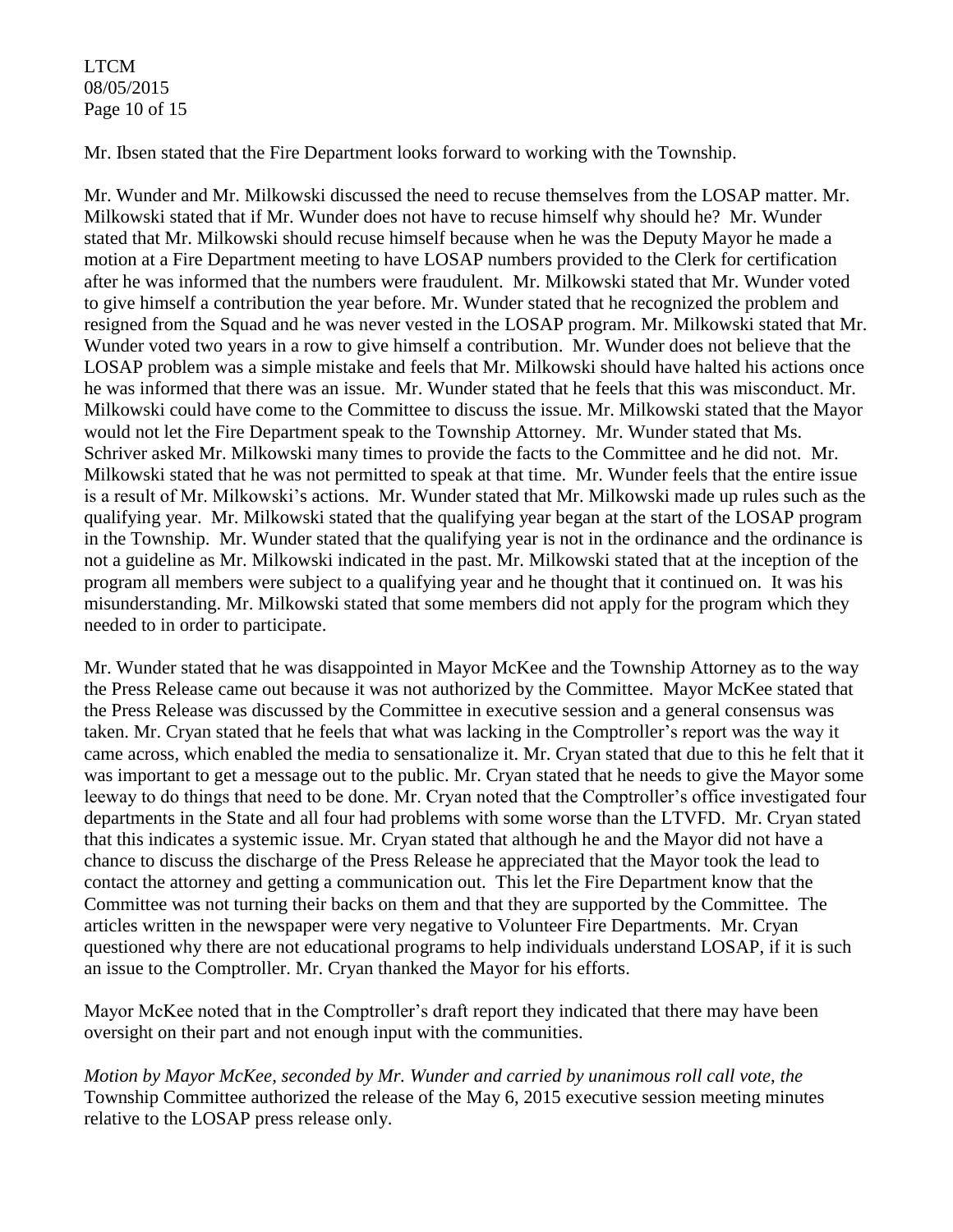LTCM 08/05/2015 Page 11 of 15

Mayor McKee read from the May 6, 2015 executive session meeting minutes which were approved by the Township Committee on May 20, 2015. Mayor McKee stated that due to the Committee discussing the Press Release in the executive session he does not understand Mr. Wunder's comments about the Committee not being aware of the Release.

Mr. Cryan stated that when he read the Mayor's Press Release he only saw that the Mayor was reassuring the Fire Department that the Committee was there for them and that they had their backs. The Township Committee did not view them as the newspapers did. He does not understand the issue.

Mr. Wunder stated that Mayor's Press Release is not actually what was released to the papers. Mayor McKee stated that the Release was changed by him. Mr. Wunder stated that the Mayor does not really have the authority to change it. The five members of the Committee should have been made aware of the changes. Mayor McKee stated that he protected Mr. Wunder and Mr. Milkowski by changing the Press Release as well as others. Mayor McKee stated that he wants to focus on the Fire Department and they do not seem to have a problem with his Release.

Mayor McKee asked the Fire Department if they feel that Mr. Wunder supports them. Chief Carlucci stated that he believes that the majority of the Committee supports the Fire Department.

Mr. Wunder stated that the LOSAP issue happened and then another member of the Fire Department becomes a Committeeman. He feels that it was wrong for Mr. Cryan to run for Committee with all of the chaos that was going on. Mr. Wunder stated that in his opinion he does not feel that it was fair to the residents of the Township.

Mr. Cryan stated that he was elected by the residents of the Township. Mr. Wunder stated that the Fire Department is 1% of the community and the other residents need to be considered as it is only fair.

Deputy Chief James Crampton asked Mr. Wunder that since he is a member of the Fire Department should he have no political involvement in the Township? Mr. Wunder stated that he does not feel that it is good judgement in doing so.

Mr. Wunder stated that he has received comments from the community stating that the Fire Department having a majority on the Committee is not correct.

*Motion by Mayor McKee, second by Mr. Laul and carried by roll call vote, the Township Committee*  established that the State Comptroller's investigation of the LOSAP program is complete and it is time for the Township to correct the problems. AYES: Wunder, McKee, Laul, Cryan ABSTAIN: Milkowski

Mayor McKee stated that a subcommittee needs to be formed to work on the program. Mr. Laul had stated his interest in sitting on the subcommittee. Attorney Cushing recommended that Mayor McKee sit on the subcommittee as well as it will avoid all issues of conflicts.

*Motion by Mr. Laul, seconded by Mr. Cryan and carried by roll call vote*, *the Township Committee* authorized Mr. Laul and Mayor McKee to work as a subcommittee with the Fire Department to restructure the LOSAP program in the Township. AYES: Wunder, McKee, Laul, Cryan ABSTAIN: Milkowski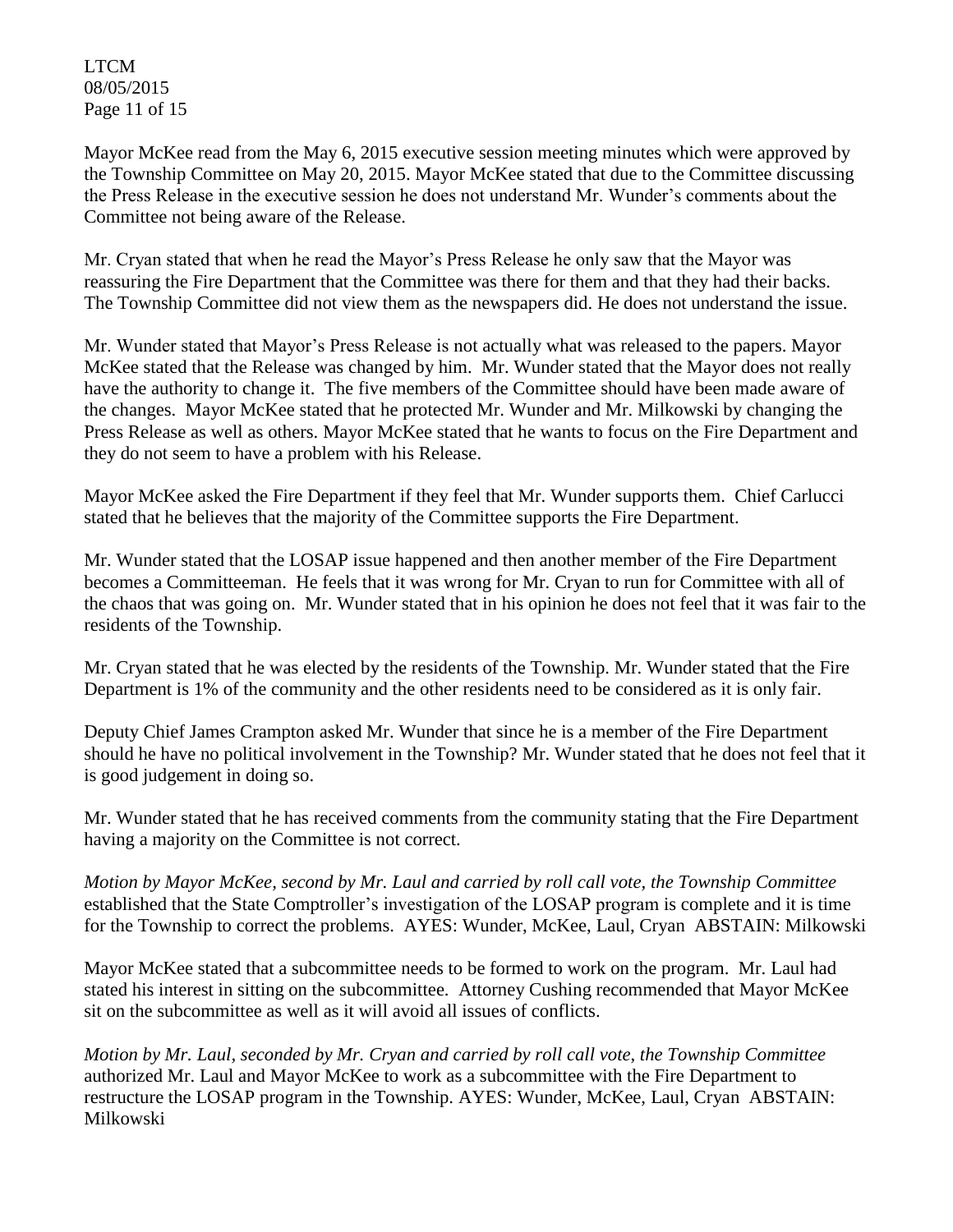LTCM 08/05/2015 Page 12 of 15

Mr. Wunder asked for all to agree that mistakes were made that justified action of some sort. Mayor McKee stated that he agreed that mistakes were made. Mr. Cryan stated that he believes that mistakes were made but does not believe that there was criminal intent involved. Mr. Wunder stated that that remains to be seen.

Mr. Wunder addressed the Committee; however, excluded Mr. Laul from his comments. Mr. Wunder stated that the Committee has lost most of his respect. He feels that the Comptroller's report validated that the three Fire Department members who withdrew from LOSAP were correct. They claimed that possible fraudulent LOSAP figures were approved by the members of the Fire Department, at their March 2012 meeting, and then forwarded to the Township Clerk for certification. Mr. Wunder noted that the three members were correct beyond a reasonable doubt. The report verified that the violations of the program were worse than first suspected. Mr. Wunder thanked the three members of the Fire Department as well as all of the honest members of the Department and the community for their integrity, honesty and courage to tell the truth. Mr. Wunder gave special thanks and an apology to the Township Clerk for the way in which she was treated. Mr. Wunder stated that the Clerk stood her ground and noted that he took issue with the unprofessional and rude manner in which she was treated. Mr. Wunder stated that the Clerk was correct and that is now confirmed also. Mr. Wunder stated that in looking back to the December 5, 2012 meeting, he as Mayor declared that the honor of the Township was on the line with the LOSAP issue and he does not feel that the issue is now completely over.

#### **Ptl. Chris Gurneak Memo – Retirement**

The Township Committee received a letter from Ptl. Chris Gurneak stating that after careful thought he has decided that it would be in his best interest to continue on as a member of the Police Department. Ptl. Gurneak asked the Township Committee to permit him to continue to serve the residents of the Township and apologized for any inconvenience his prior correspondence may have caused.

*Motion by Mayor McKee, seconded by Mr. Laul and carried by unanimous favorable roll call vote, the* Township Committee accepted the fact that Ptl. Chris Gurneak is withdrawing his request for retirement subject to the Attorney review.

## **NEW BUSINESS**

## **Department of Agriculture Correspondence – Gypsy Moth Survey**

*Motion by Mr. Milkowski, seconded by Mr. Laul and carried by unanimous favorable roll call vote, the* Township Committee approved a Gypsy Moth Survey to be conducted by the NJ Dept. of Agriculture.

#### **Recreation Commission Appointment – Frances Polizzano**

Mayor McKee appointed Frances Polizzano to the Recreation Commission.

#### **Blue Light Application – Nathaniel Patterson**

*Motion by Mr. Cryan, seconded by Mr. Wunder, and carried by favorable roll call vote, the Township*  Committee approved a Blue Light Permit for Nathaniel Patterson.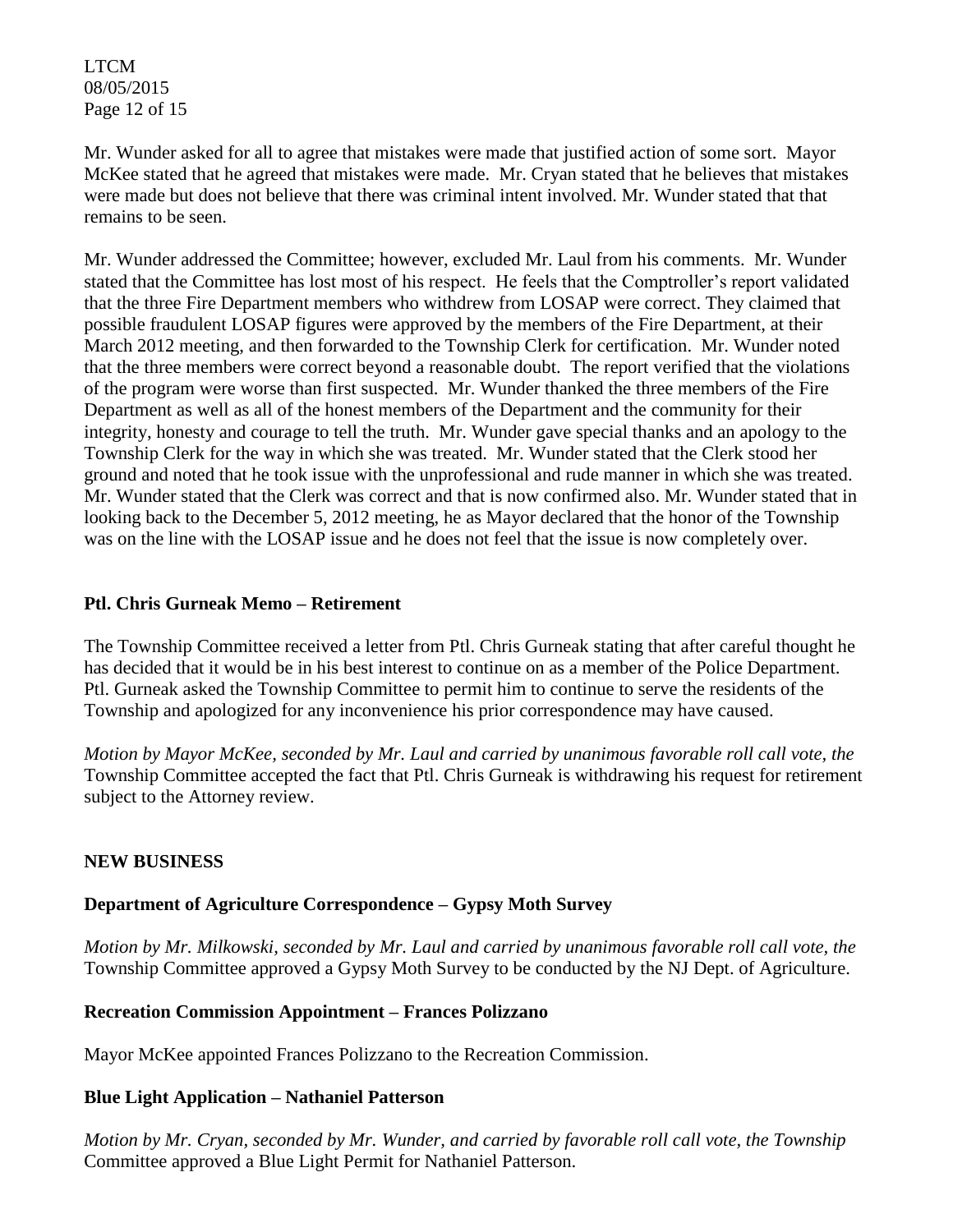## **Application for Raffle License – Voorhees Vikings Booster Club, Inc. – Multiple Dates**

*Motion by Mr. Cryan, seconded by Mr. Wunder and carried by unanimous favorable roll call vote, the* Township Committee approved a raffle license application for the Voorhees Vikings Booster Club, Inc. for events to be held on multiple dates.

### **Application for a Raffle License – Friends of Memorial Park – Few Dates**

*Motion by Mr. Cryan, seconded by Mr. Laul and carried by unanimous favorable roll call vote, the* Township Committee approved a raffle license application for the Friends of Memorial Park for events to be held on a few different dates.

### **Application for a Raffle License – St. John Neumann Church – 12/6/2015**

*Motion by Mr. Milkowski, seconded by Mr. Laul and carried by unanimous favorable roll call vote, the* Township Committee approved raffle license application for St. John Neumann Church for an event to be held on December 6, 2015.

### **Application for a Social Affair Permit – LTVFD– 9/19/2015- Rain Date 9/20/2015**

*Motion by Mr. Cryan, seconded by Mr. Laul and carried by favorable roll call vote*, *the Township*  Committee approved a Social Affair Permit for the Lebanon Township Volunteer Department for the "Day in the Park" event to be held on 09/19/2015 with a rain date of 09/20/2015.

Mr. Wunder noted that for those on the Fire Department who do not feel that he supports them, he has never denied a request made by the Department since he has been a Committeeman.

## **Application for a Social Affair Permit – St. John Neumann Church – 11/21/2015**

*Motion by Mr. Cryan, seconded by Mr. Laul and carried by favorable roll call vote*, *the Township*  Committee approved a Social Affair Permit for St John Neumann Church for an event to be held on 11/21/2015.

## **PRESENTATION OF VOUCHERS**

Committee Members provided a description of vouchers exceeding \$1000.00.

*Motion by Mr. Wunder, seconded by Mr. Laul and carried by unanimous favorable roll call vote, the* Township Committee approved the August 5, 2015 bill list in the total amount of \$3,696,657.52.

#### **CORRESPONDENCE**

- a. Lebanon Township Park Committee July 13, 2015 Meeting Minutes
- b. Tax Collector's Report for the Month June 2015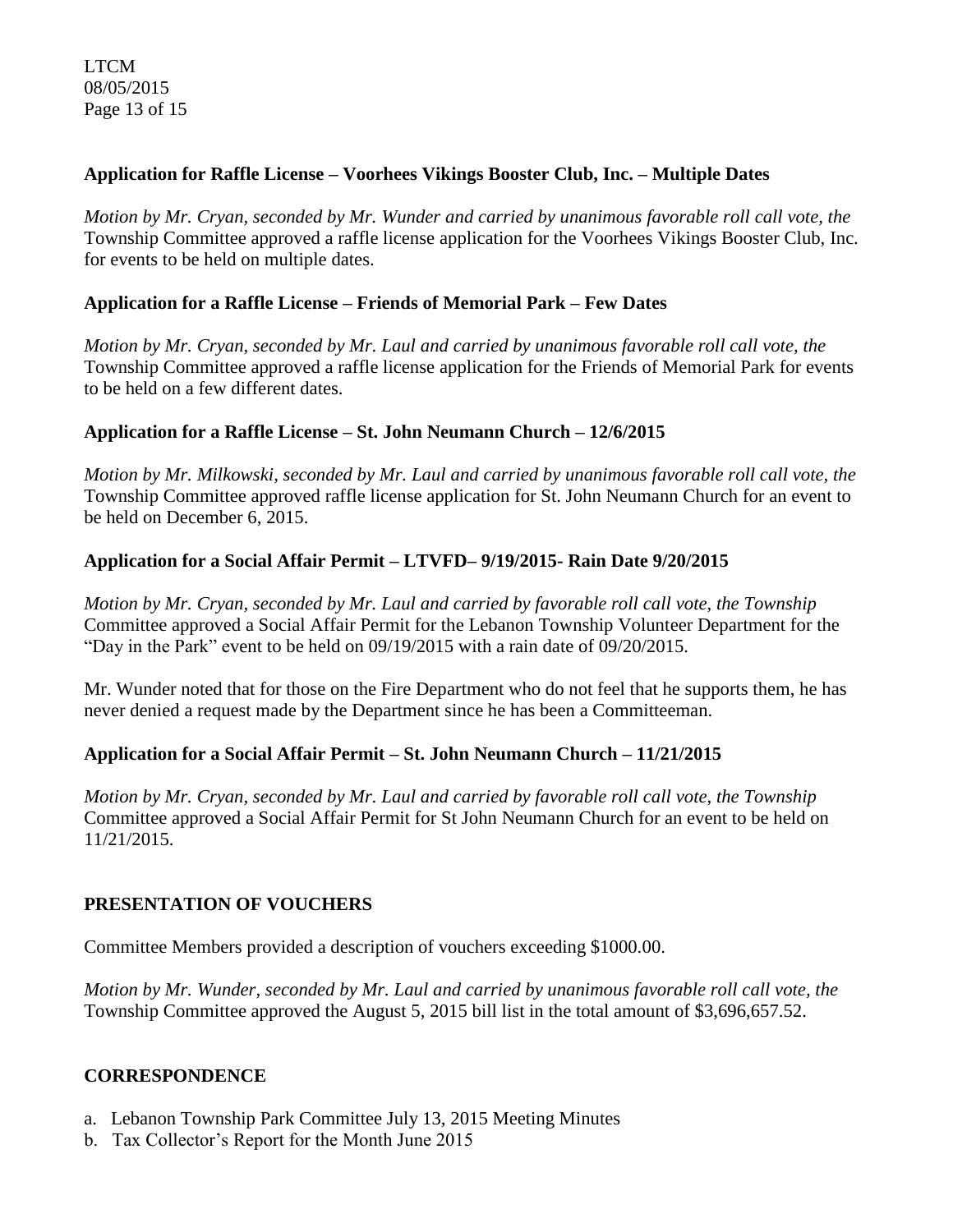### LTCM 08/05/2015 Page 14 of 15

## **PUBLIC COMMENTS**

*Motion by Mr. Laul, seconded by Mr. Cryan and carried by unanimous favorable roll call vote, the* Township Committee opened the public comment portion of the meeting at 8:16 p.m.

Ms. Laurie Ann Williams stated that the outcome of the Comptroller's report does not seem relevant as to whether the benefits should be reinstated for the volunteers and thanked the Committee for establishing a subcommittee to address the program. Ms. Williams suggested that the Committee consider posting the Comptroller's report on the Township's website so anyone who would like to read the details of the findings can. This may assist in closing the issue.

Mr. Fred Schlesinger thanked the Committee for paving the road in front of Mountain Farm. Money well spent. Mr. Schlesinger stated that he is not a member of the Fire Department but his wife is. He does have some experience in volunteerism and noted that it is extremely difficult to get volunteers to support the Fire Department. Mr. Schlesinger stated that he calls the members of the Fire Department his friends and stated that they are the finest people who volunteer for the Township and he is honored to know them. Mr. Schlesinger stated that they are not to be spoken down to and treated as children. They are men and women who are up during the night saving lives and without pay. LOSAP has no bearing on the members responding to calls in the Township because they are dedicated. Mr. Schlesinger thanked the Committee for their contribution for the cost of the radios for the Fire Department. He stated that when his wife would go into a fire he would feel very apprehensive that the radio system being used was not adequate in notifying someone if they were in trouble. The new radios have done a lot to resolve the problem and alleviate his fears.

Mr. James Crampton stated that he had the impression that Mr. Cushing is not the Fire Department attorney. Mayor McKee stated that Attorney Cushing is the Township's legal counsel. Mayor McKee noted that being a small community the Township Attorney would handle some of the Fire Department matters. In other towns, fire departments may have their own attorneys. Mayor McKee stated that he does believe that the Lebanon Township Fire Department does have an attorney. It is a policy decision of the Township Committee that should be made. Mr. Crampton stated a policy would avoid any confusion on the Fire Department's part. Mr. Wunder stated that he has some confusion with this issue also. Mayor McKee stated that the Committee should discuss the matter and make a decision.

Mr. Wunder stated that it is his understanding that the Township Attorney is supposed to represent the residents first then the Governing Body. Attorney Cushing stated that he reports to the Township Committee as this is a republican form of government. The public elects the governing body who appoints the attorney to receive advice directly. Mr. Wunder stated that if there is an issue with a governing body member, as in the past with Mr. Milkowski, the Township Attorney should not represent the governing body individually. Attorney Cushing stated that with regard to Mr. Milkowski's issue; the Committee voted to authorize an action through the Local Finance Board in 2013. There was a vote by the Committee to pursue charges against Mr. Milkowski. Attorney Cushing stated that at that time he denied the request as he did not feel that it would be appropriate for him to pursue charges against a Committee member and suggested to the Township Committee that they hire a different attorney to do so. The Committee ultimately decided to go in a different direction and the issue became moot. Attorney Cushing stated that he is hired by the Township Committee and answers to them. Mr. Wunder asked Attorney Cushing if he can represent an individual committeeman. Attorney Cushing stated that he can if authorized by the Township Committee to do so.